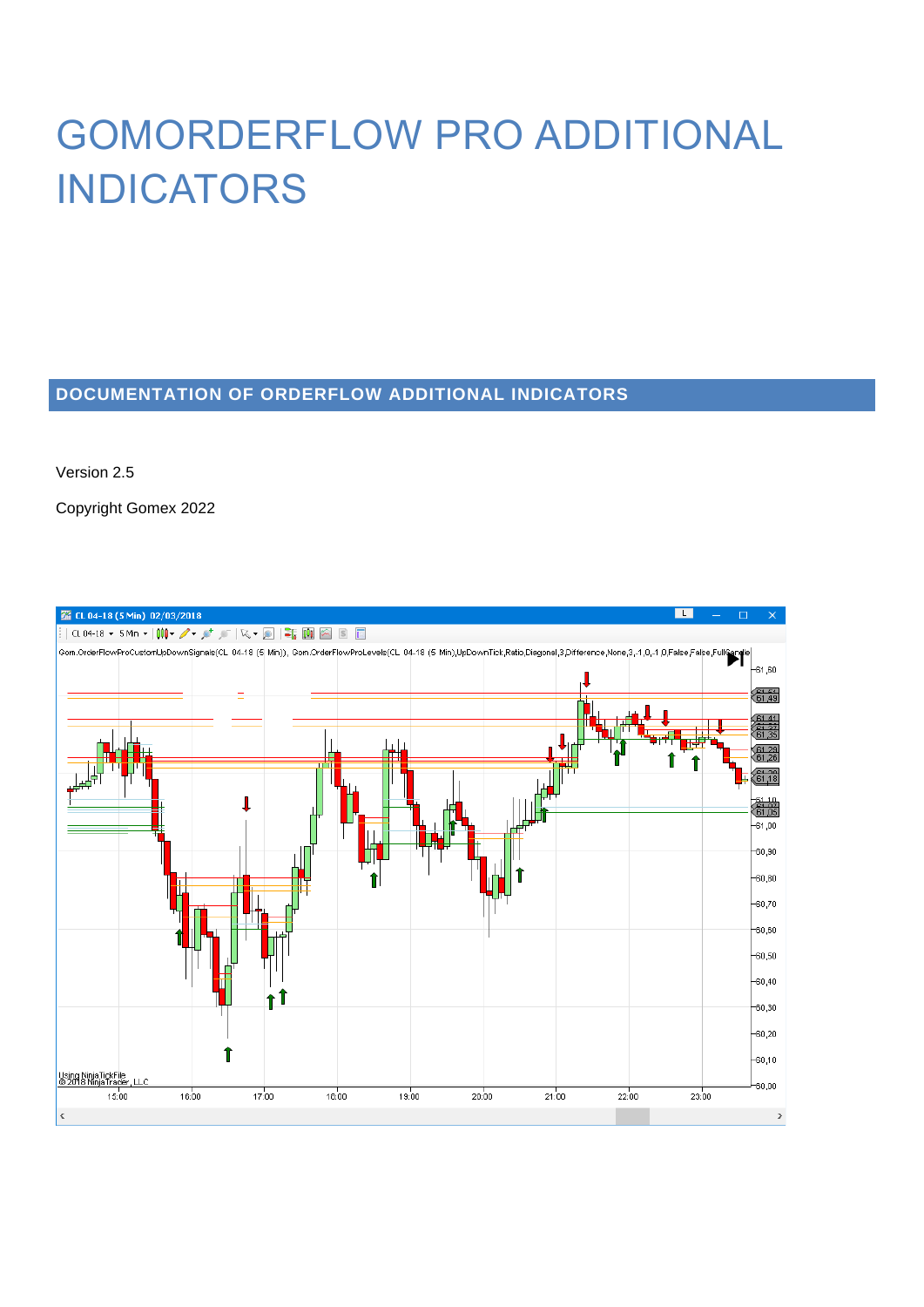# **GOMORDERFLOWPRO-LEVELS**

# DESCRIPTION

This indicator exposes levels from the orderflow as plots, these levels can be called form custom indicators & strategies

Each exposed level has 5 associated plots, they are ordered from nearest to farthest from current market close

#### Example with NakedPOC

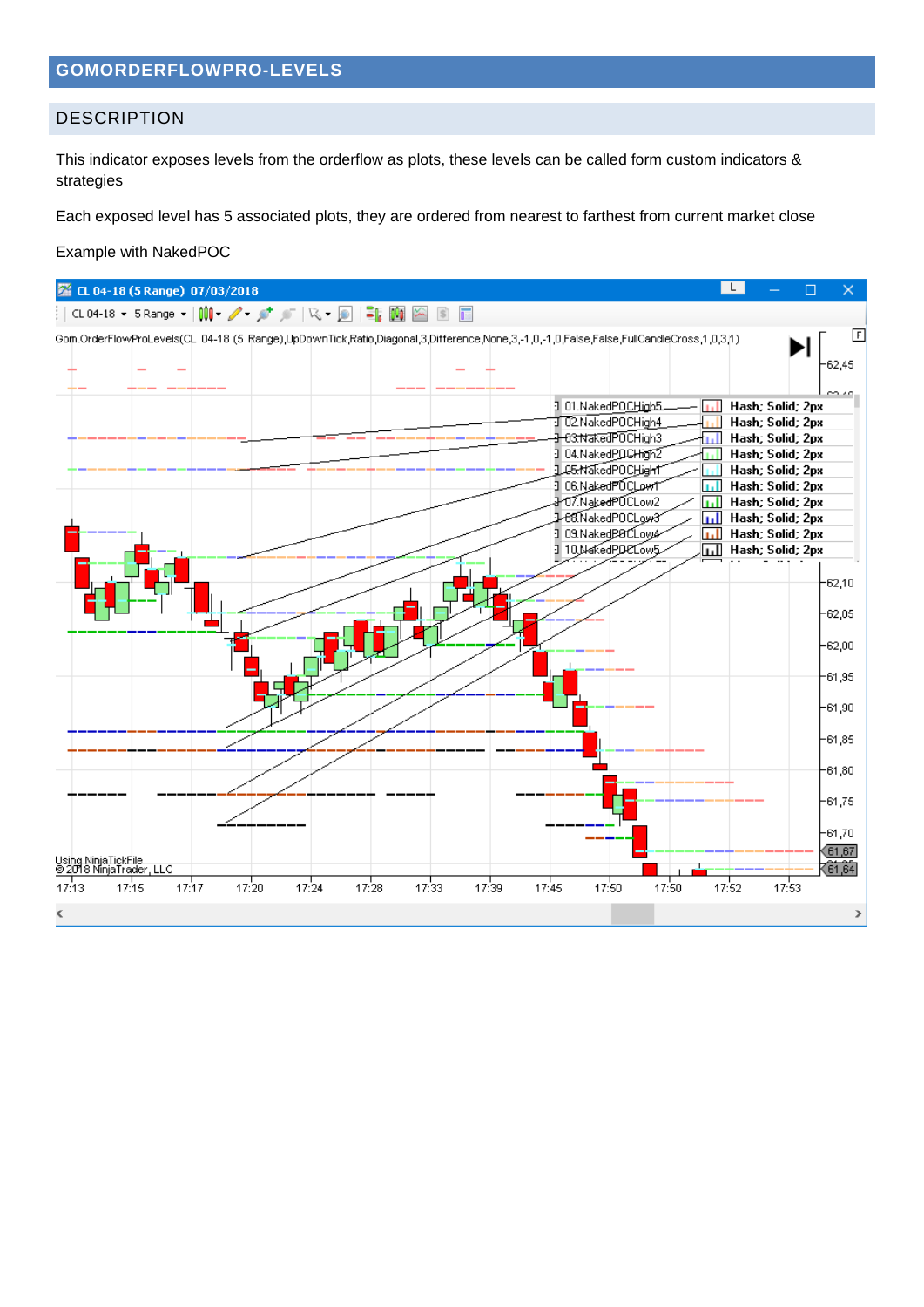# SETTINGS

Same as OrderflowPro, see the relevant doc.

Added : **Plot POC** , **Plot SR Zones**, **Plot Unfinished Auctions** to select plots to plot.

# EXPOSED PLOTS

**NakedPOCHighX :** the 5 closest naked POCs above current close.

**NakedPocHighBarsAgoX** : shows how many bars ago the level N° X was created



## **NakedPOCLowX**, **NakedPOCLowBArsAgoX** :

Same with low POCs

## **NakedUAHighX**, **NakedUAHighXBarsAgo**, **NakesUALowX**, **NakesUALowXBarsAgo** :

Same with naked Unfinished Auctions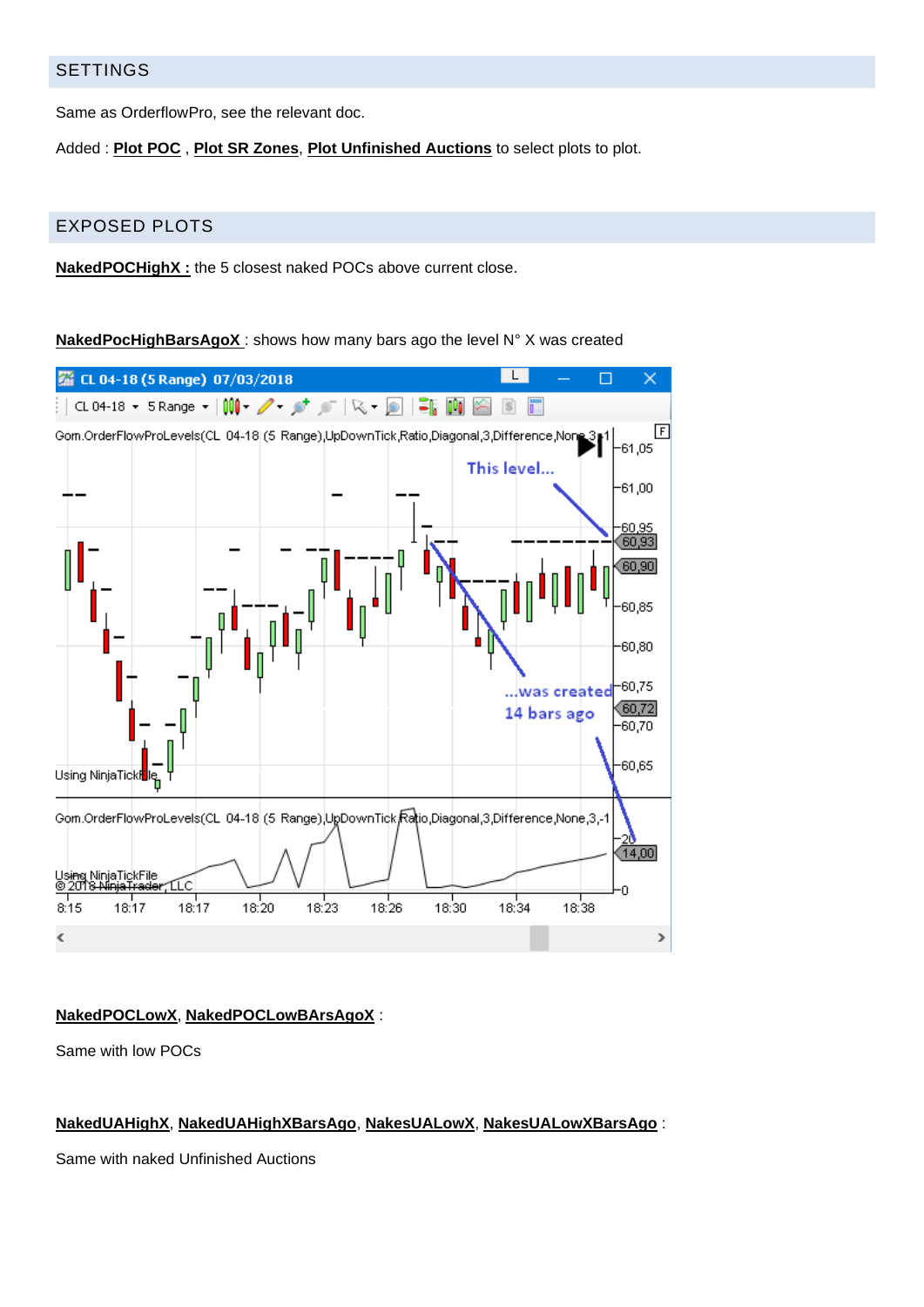# **ResistanceInnerX**,**ResistanceOuterX :** 5 closest resistance zones

| CL 04-18 (10 Min) 28/02/2018                                                                                                                                                                                                                                                                                                                                                                                                                                                                                                                                                                                                                                                                                                         |       |                                                                                                                                                                                                               |
|--------------------------------------------------------------------------------------------------------------------------------------------------------------------------------------------------------------------------------------------------------------------------------------------------------------------------------------------------------------------------------------------------------------------------------------------------------------------------------------------------------------------------------------------------------------------------------------------------------------------------------------------------------------------------------------------------------------------------------------|-------|---------------------------------------------------------------------------------------------------------------------------------------------------------------------------------------------------------------|
| CL04-18 ▼ 10 Min ▼   00   マーダ /   ペー回   = 1   画                                                                                                                                                                                                                                                                                                                                                                                                                                                                                                                                                                                                                                                                                      |       |                                                                                                                                                                                                               |
|                                                                                                                                                                                                                                                                                                                                                                                                                                                                                                                                                                                                                                                                                                                                      |       | 囸                                                                                                                                                                                                             |
| Gom.OrderFlowPro- *Main Indicatdr*(CLI 04-16 下手间) Gom.org/GreefFlowProLevels(CL 04-18 (10 Min),UpDownTick,Ratio,Diagonal,3,Differend<br>41. ResistanceDuter5<br>Hash; Solid; 2px<br>42. ResistanceInner5<br>Hash; Solid; 2px<br>43. Resistance Outer 4<br>Hash; Solid; 2px<br>Hash; Solid; 2px<br>44. ResistanceInner4<br>45. Resistance Outer 3<br>Hash; Solid; 2px<br>46. ResistanceInner3<br>Hash; Solid; 2px<br>47. Resistance Outer 2<br>Hash; Solid; 2px<br>48. ResistanceInner2<br>Hash; Solid; 2px<br>49. Resistance Outer1<br>Hash; Solid; 2px<br>50. ResistanceInner1<br>Hash; Solid; 2px<br>.1-GomOrderFlowPro 2.2-UpDownTick-BuysAndSells-MaximumOfChart<br>Using Ninja fickFile<br><mark>⊚ 2018 NinjaTrader, LLC</mark> |       | $-62,86$<br>62,84<br>(62, 82)<br>$-62,80$<br>$-62.78$<br>62.7<br>62.7E<br>62,75<br>$-62,74$<br>62,72<br>62,70<br>62,68<br>$-62,66$<br>62.64<br>62.63<br>$-62.62$<br>$-62,60$<br>62.SS<br>$-62.56$<br>$-62,54$ |
| 19:00<br>21:00<br>2/28<br>02:00<br>22:00<br>23:00<br>03:00<br>20:00                                                                                                                                                                                                                                                                                                                                                                                                                                                                                                                                                                                                                                                                  | 04:00 |                                                                                                                                                                                                               |
| ∢                                                                                                                                                                                                                                                                                                                                                                                                                                                                                                                                                                                                                                                                                                                                    |       |                                                                                                                                                                                                               |

**SupportInnerX**,**SupportOuterX :** same with supports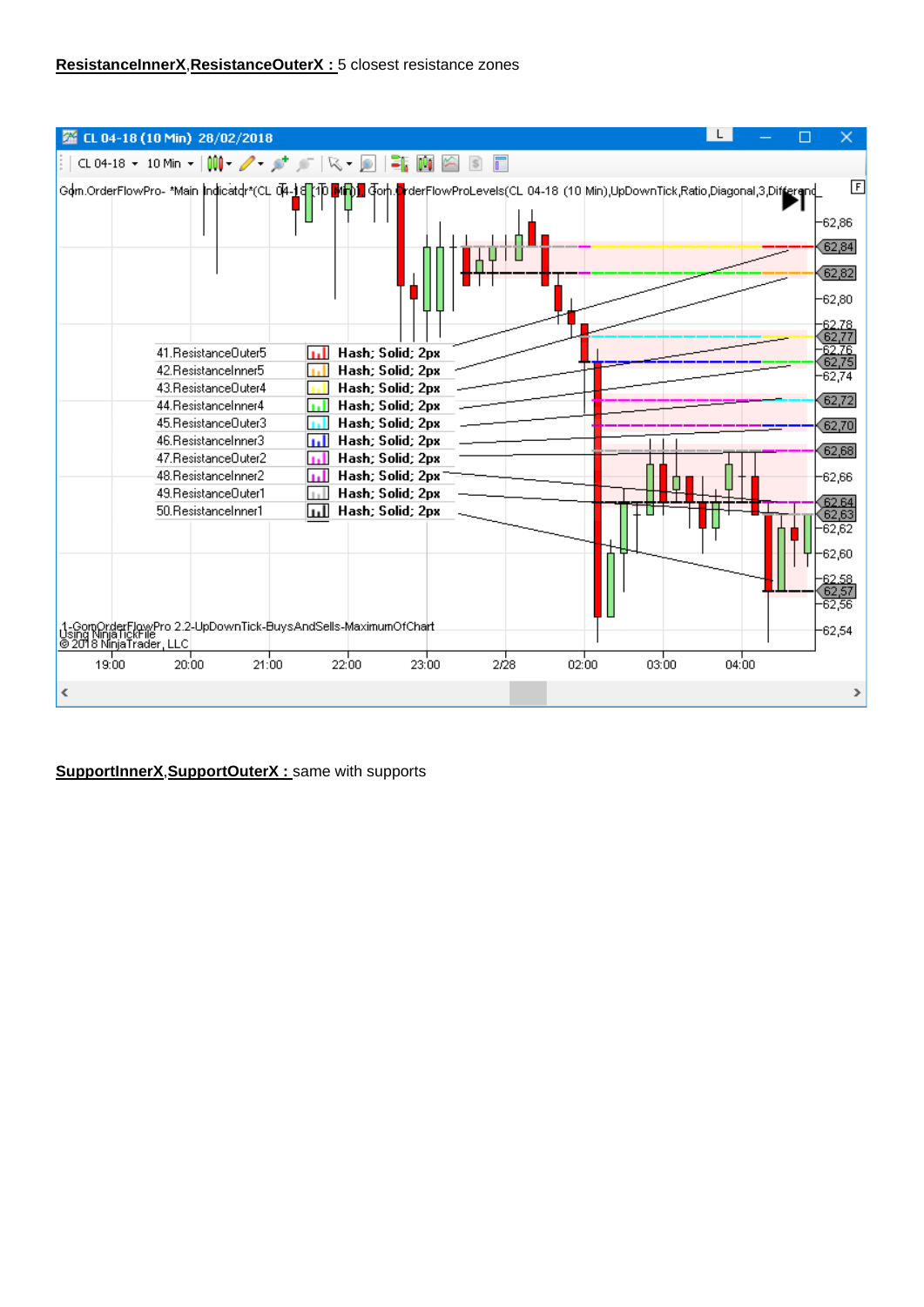# CONSTRUCTOR NT7

GomOrderFlowProLevels Strategy.GomOrderFlowProLevels(DeltaCalcType deltaMode, ImbalanceComparisonType imbalanceCriterion1Comparison, ImbalanceDirectionType imbalanceCriterion1Direction, double imbalanceCriterion1Value, ImbalanceComparisonType imbalanceCriterion2Comparison, ImbalanceDirectionType imbalanceCriterion2Direction, double imbalanceCriterion2Value, int imbalanceMaxLosingSideVolume, int imbalanceMinWinningSideVolume, int maxTickSize, int minTickSize, bod resetNakedOnSessionStart, bool sRCancelOnNewSession, SRZoneEndConditionType sRExit, int sRHiLoThreshold, int sRMinTotalVolume, int sRNbLevels, int ticksPerPriceLevel)

#### Example (check GomOFNakedPOCSampleStrat)

```
gofl=GomOrderFlowProLevels(Gom.DeltaLib.DeltaCalcType.UpDownTick, 
    Gom.OrderFlow.ImbalanceComparisonType.Ratio,Gom.OrderFlow.ImbalanceDirectionType.D
    iagonal,3,Gom.OrderFlow.ImbalanceComparisonType.Ratio,Gom.OrderFlow.ImbalanceDirec
    tionType.None, 3, -1, 0, -1, 0, false, false,
    Gom.OrderFlow.SRZoneEndConditionType.FullCandleCross, 1, 0, 3, 1);
```
# CONSTRUCTOR NT8

© GomOrderFlowProLevels Strategy.GomOrderFlowProLevels(DeltaCalcType deltaMode, int maxTickSize, int minTickSize, int ticksPerPriceLevel, bool resetNakedOnSessionStart, ImbalanceDirectionType imbalanceCriterion1Direction, ImbalanceComparisonType imbalanceCriterion1Comparison, double imbalanceCriterion1Value, ImbalanceDirectionType imbalanceCriterion2Direction, ImbalanceComparisonType imbalanceCriterion2Comparison, double imbalanceCriterion2Value, int imbalanceMinWinningSideVolume, int<br>ImbalanceComparisonType imbalanceCriterion2Comparison, double imbalanceCriterion2Value, int imb imbalanceMaxLosingSideVolume, int sRNbLevels, int sRMinTotalVolume, SRZoneEndConditionType sRExit, int sRHiLoThreshold, bool <RCancelOnNewSession)

#### Example (check GomOFNakedPOCSampleStrat)

```
gof= GomOrderFlowProLevels(Close, Gom.DeltaLib.DeltaCalcType.BidAsk, -1, 0, 1, 
      false,Gom.OrderFlow.ImbalanceDirectionType.Diagonal, 
      Gom.OrderFlow.ImbalanceComparisonType.Ratio, 3, 
      Gom.OrderFlow.ImbalanceDirectionType.None, 
      Gom.OrderFlow.ImbalanceComparisonType.Ratio, 3,0,-1, 3, 0, 
      Gom.OrderFlow.SRZoneEndConditionType.FullCandleCross, 1, false);
```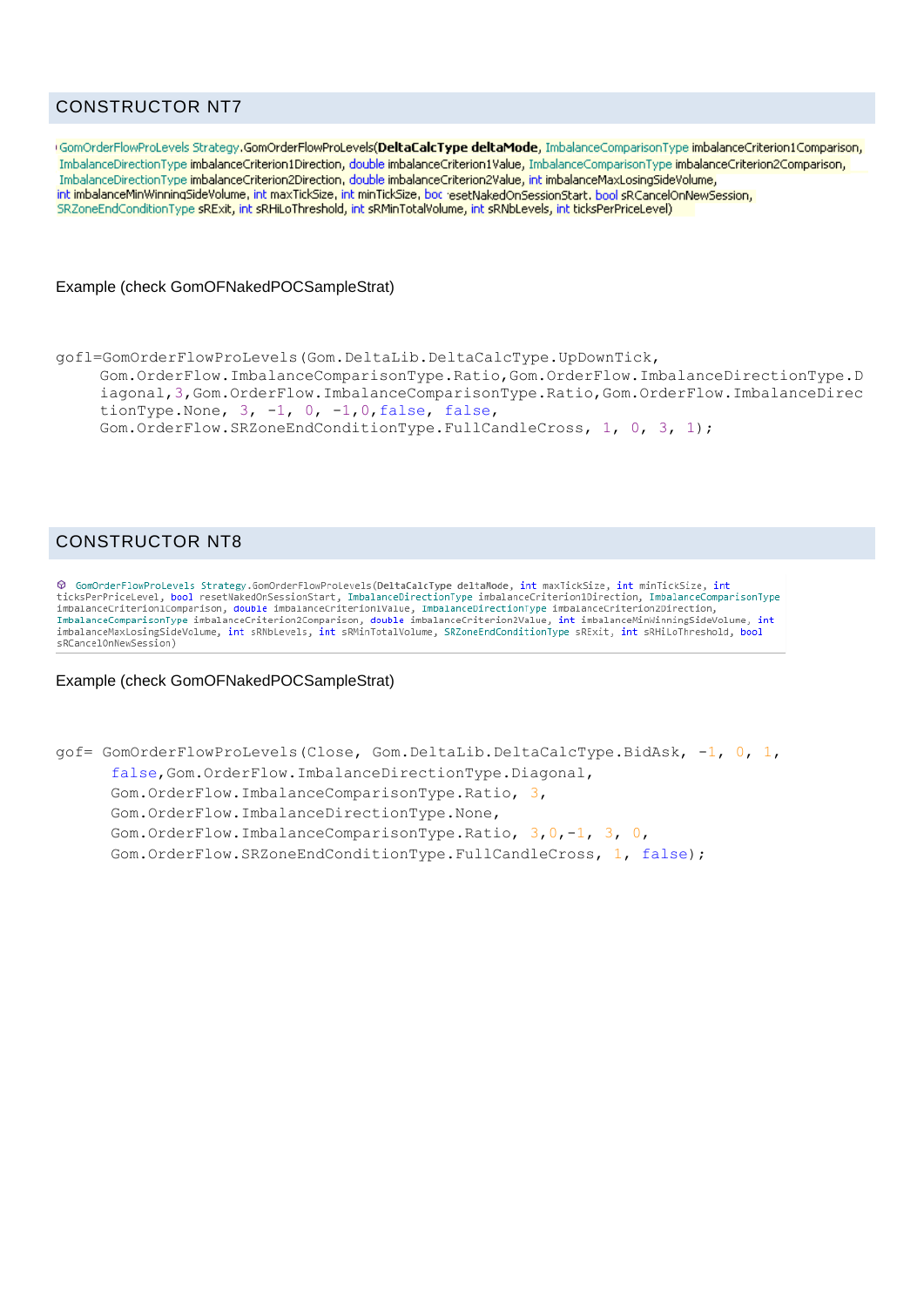# **GOMORDERFLOWPRO-VALUES**

This indicator exposes values and raw ladder data **(NEW in 2.3)** from the orderflow, which can be used in custom indicators or strategies

#### SETTINGS

Same as Orderflowpro, see the relevant doc.

#### EXPOSED PLOTS

Delta : Delta of the bar Buys : Total Buys of the Bar Sells : Total Sells of the Bar TotalVolume : Total Volume of the Bar MinDelta : Minimum value reached by the delta on bar creation MaxDelta : Maximum value reached by the delta on bar creation HighCOT : Current high COT LowCOT : Current low COT Finish : Delta Finish POCPrice : POC of current bar. POCVolume : Volume at the POC IsHighUA : 1 if we have an Unfinished Auction on High of Bar IsLowUA : 1 if we have an Unfinished Auction on Low of Bar NbBuyImbalances : Number of Buy Imbalances on the bar VolBuyImabalances : Total volume of Buy Imbalances NbSellImbalances : Number of Sell Imbalances VolSellImbalances : Volume of Sell Imbalances NbResistZones: Number of Resistance Zones created in the bar NbSupportZones: Number of Support Zones created in the bar IsBuyingReversal: 1 if there is a buy reversal signal IsSellingReversal : 1 if there is a sell reversal signal IsSupportZoneOnHigh : 1 if a support zone was created on the high of the bar IsResistanceZoneOnLow: 1 if a resist zone was created on the low of the bar. IsSellImbalanceOnLow : 1 if there is a sell imbalance on the low of the bar IsBuyImbalanceOnLow : : 1 if there is a buy imbalance on the low of the bar IsSellImbalanceOnHigh : 1 if there is a sell imbalance on the high of the bar IsBuyImbalanceOnHigh : 1 if there is a buy imbalance on the high of the bar RatioHigh : Ratio of the 2 highest buys RatioLow : Ratio of the 2 lowest sells. SellsAtHigh : Volume of Sells at top of bar BuysAtHigh: Volume of Buys at top of bar SellsAtLow: Volume of Sells at bottom of bar BuysAtLow : Volume of Buys at bottom of bar TimeSinceLastTouchedTop : Time in seconds since the price touched the bar High. TimSinceLastTouchedBottom : Time in seconds since the price touched the bar Low. BarDuration: Duration of the Bar in seconds SweepsAtBid : Number of 0 values on the Bid side (except at the High) SweepsAtAsk : Number of 0 values on the Ask side (except at the Low) CumDeltaOpen : Open value of Cumulative Delta in the bar CumDeltaHigh : High value of Cumulative Delta in the bar CumDeltaLow : Low value of Cumulative Delta in the bar CumDeltaClose : Close value of Cumulative Delta in the bar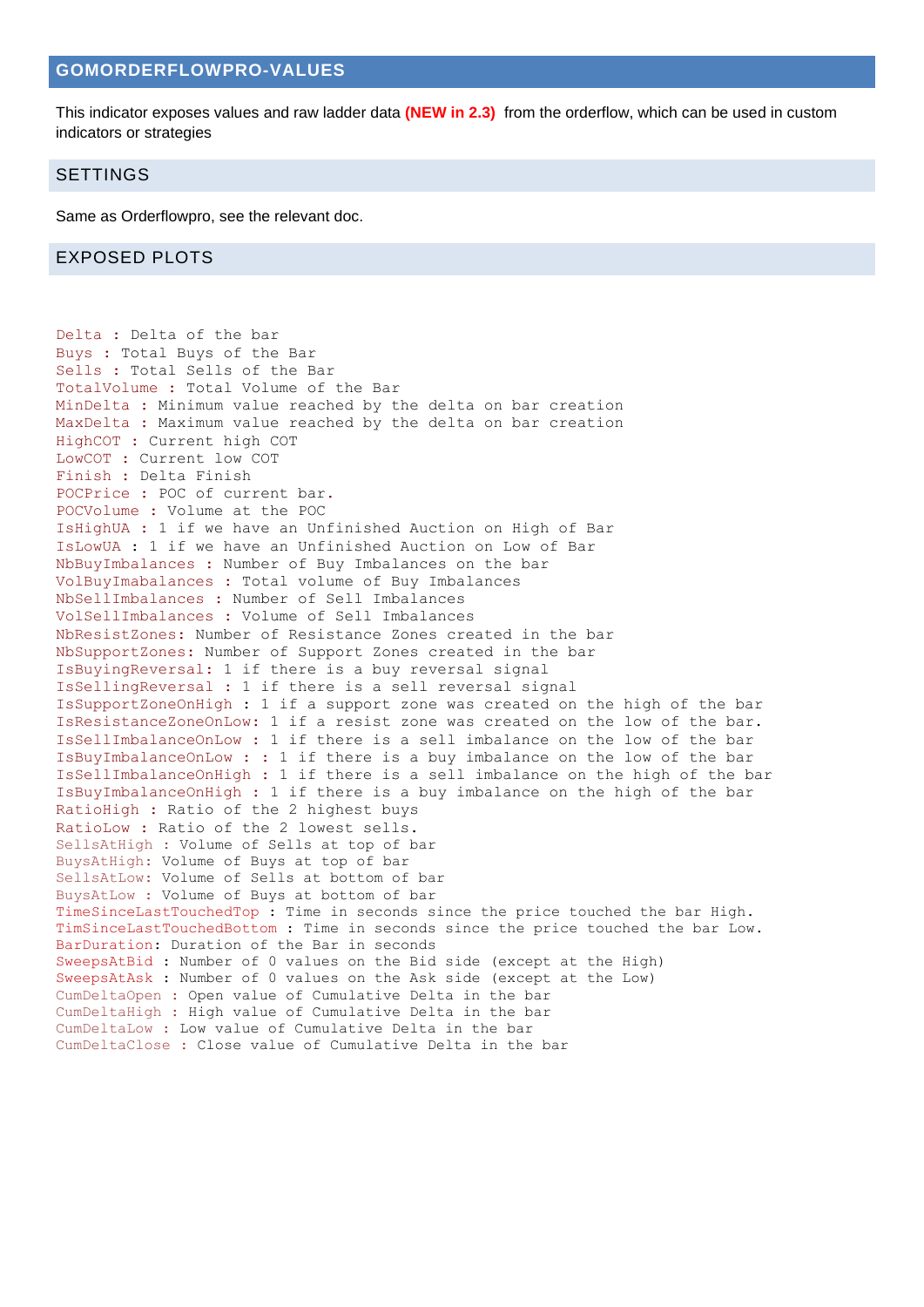# CONSTRUCTOR NT7

▲ 2 of 2 ▼ = GomOrderFlowProValues Indicator.GomOrderFlowProValues(bool decliningTotVolSmallerThanOppositeSideTotVol, DeltaCalcType deltaMode, ImbalanceComparisonType imbalanceCriterion1Comparison, ImbalanceDirectionType imbalanceCriterion1Direction, double imbalanceCriterion1Value, ImbalanceComparisonType imbalanceCriterion2Comparison, ImbalanceDirectionType imbalanceCriterion2Direction, double imbalanceCriterion2Value, bool imbalancetompanson ypo imbalancetnometompanson, imbalancebnoccom ypo imbalancetnometriccion, dodbie imbalancetnometrado, boor imbalancetnometrado, boor imbalancetnometrado, boor imbalancetnometrado, boor imbalancetnometrad minSizeOfCounterSideImbalance, int minTickSize, bool reinitSession, ReversalPocPositionType reversalPocPosition, int sRMinTotalVolume, int sRNbLevels, int ticksPerPriceLevel) GomOrderFlowValues

#### Example (check GomOFDeltaSampleStrat)

```
gof= GomOrderFlowProValues(true, 
      Gom.DeltaLib.DeltaCalcType.UpDownTick,Gom.OrderFlow.ImbalanceComparisonType.Ratio
      ,Gom.OrderFlow.ImbalanceDirectionType.Diagonal, 3, 
      Gom.OrderFlow.ImbalanceComparisonType.Ratio,Gom.OrderFlow.ImbalanceDirectionType.
      None, 3, false, -1, 0, -1, 3, 1, 0, false,
      Gom.OrderFlow.ReversalPocPositionType.Anywhere, 0, 3, 1);
```
# CONSTRUCTOR NT8

```
ProValues(Close,Gom.DeltaLib.DeltaCalcType.BidAsk,fal | | | | | | WilliamsR
© GomOrderFlowProValues Strategy.GomOrderFlowProValues(ISeries<double> input, DeltaCalcType deltaMode, bool forceIntrabarCalc,
where we way to the interest of the state of the interest of the interest of the interest of the contributions of the maximizing interest interest interest of the interest of the interest of the interest of the interest of
reversalPocPosition, bool decliningTotVolSmallerThanOppositeSideTotVol, bool reinitSession)
Example (check GomOFDeltaSampleStrat)
```

```
GomOrderFlowProValues(Gom.DeltaLib.DeltaCalcType.BidAsk,false,-1, 0, 1,
      Gom.OrderFlow.ImbalanceDirectionType.Diagonal, 
      Gom.OrderFlow.ImbalanceComparisonType.Ratio, 3, 
      Gom.OrderFlow.ImbalanceDirectionType.None, 
      Gom.OrderFlow.ImbalanceComparisonType.Ratio, 3,0,-1, 3, 0, 3, false, 1, 
      Gom.OrderFlow.ReversalPocPositionType.InDecliningSideHalfOfBar, true, false);
```
## RAW LADDER DATA API(**NEW IN 2.3)**

This is intended for advanced developers.

The Values indicator also exposes raw data (buys and sells on each price level) allowing the coding of custom indicators using the individual buy/sell data.

The exposed property is a collection named *BarData*, each indvidual bar is accessed using *BarData[barsago]* like any other Ninja time series.

On each *BarData[i]* , you access each lever of price from *BarData[i].MinTick* to *BarData[i].MaxTick*

Buys and Sells on each price levels can be accessed using *BarData[i].Buys[j]* and *BarData[i].Sells[j],* with *BarData[i].MinTick<=j<=BarData[i].MaxTick*

2 demo indicators named **GomTestBuySell.cs** are available in https://www.gomicators.com/download/support-files/.

These indicators compute the maximum buy and maximum sell volume on each bar.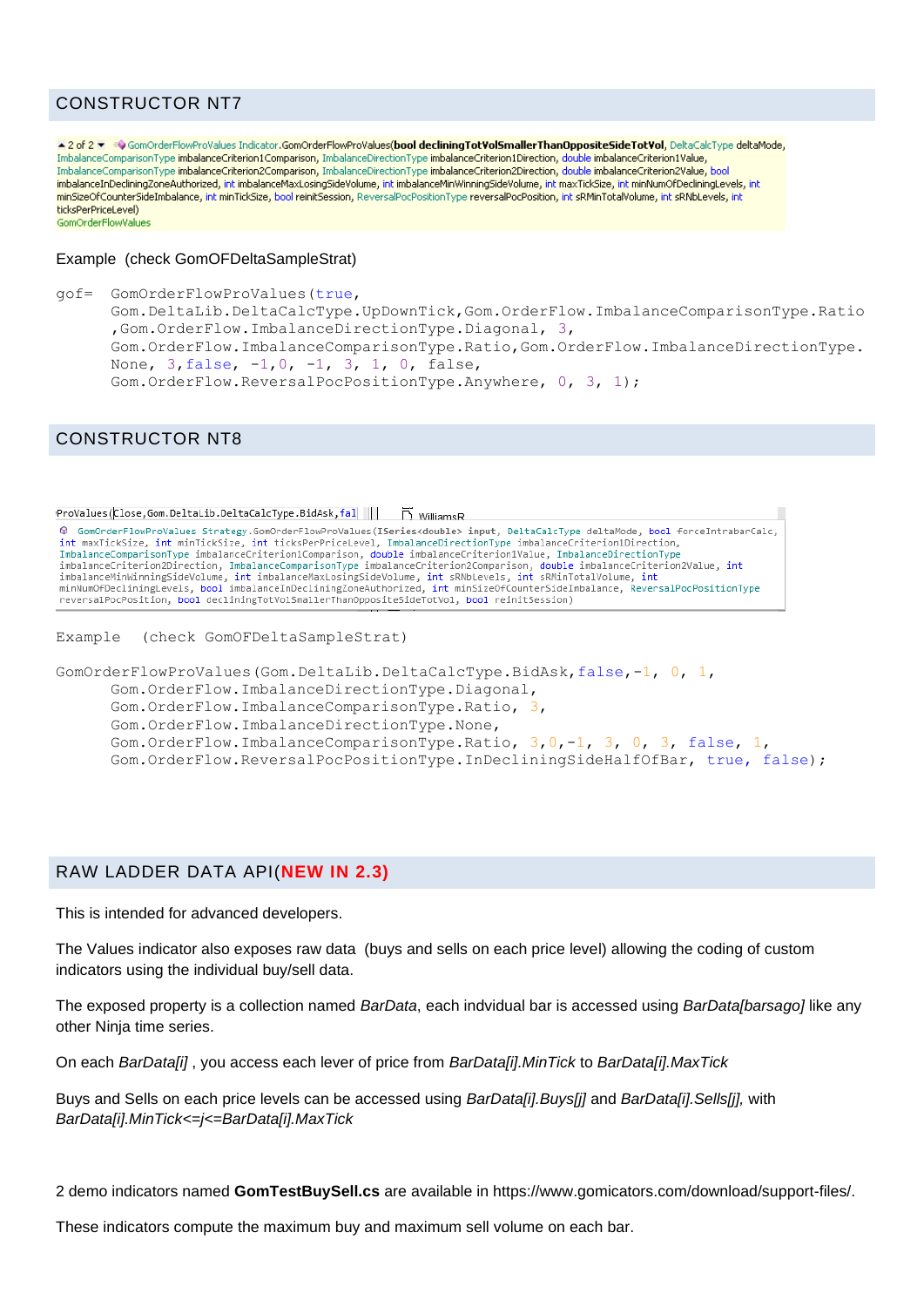```
NT7:
```


## NT<sub>8</sub>

| ES 12-18<br>Chart                                                     | 10 Minute<br>प्प                                       | び<br>φUφ   | e de la concerta de la concerta de la concerta de la concerta de la concerta de la concerta de la concerta de<br>La concerta de la concerta de la concerta de la concerta de la concerta de la concerta de la concerta de la co | $\mathbb{R}$ $\cong$<br>R | ∥≣વે<br>케 | ۇلل            |              | <b>EEX</b>    |
|-----------------------------------------------------------------------|--------------------------------------------------------|------------|---------------------------------------------------------------------------------------------------------------------------------------------------------------------------------------------------------------------------------|---------------------------|-----------|----------------|--------------|---------------|
| Gom.OrderFlowPro-*Main Indicator*(ES 12-18 (10 Minute))<br>$-2811,50$ |                                                        |            |                                                                                                                                                                                                                                 |                           |           |                |              |               |
| 208<br>103                                                            | 536<br>432                                             | 275        | 480                                                                                                                                                                                                                             | 482                       | 384       | <b>Z48</b>     |              |               |
| 20<br>$\mathbf{0}$                                                    | 545<br>337                                             | 169        | 190                                                                                                                                                                                                                             | 412                       | 642       | $\theta$       | 5            | $-2811,00$    |
| 164                                                                   | 28<br>0                                                | 88         | 133                                                                                                                                                                                                                             | 448                       | 702       | 68             | 82           |               |
| 66                                                                    | 483<br>î                                               | 188        | 331                                                                                                                                                                                                                             | 229                       | 325       | 130            | 67           | $-2810.50$    |
|                                                                       | 323                                                    | 370        | 374                                                                                                                                                                                                                             | 101                       | 271       | 42             | 45           |               |
|                                                                       |                                                        | 389<br>132 | 127<br>64                                                                                                                                                                                                                       | 264                       | 163       | 88             | $\mathbf{0}$ | $-2810,00$    |
|                                                                       |                                                        | 93         | 44                                                                                                                                                                                                                              | 223<br>150                | 186<br>79 | 92<br>32       | 15<br>0      | 2809,50       |
|                                                                       |                                                        | 4          | 0                                                                                                                                                                                                                               | 60                        | 44        | 37             | $\mathbf{0}$ |               |
|                                                                       |                                                        | 131        |                                                                                                                                                                                                                                 |                           |           | 149            | 422          | $-2809.00$    |
|                                                                       |                                                        | 158        |                                                                                                                                                                                                                                 | 904<br>794                |           | 305            | 1068         |               |
|                                                                       |                                                        |            |                                                                                                                                                                                                                                 |                           |           | 759            | 416          | 2808,50       |
|                                                                       |                                                        |            |                                                                                                                                                                                                                                 |                           |           | 96             | 73           | 2808,25       |
|                                                                       |                                                        |            |                                                                                                                                                                                                                                 |                           |           | $\overline{9}$ |              | 2808.00       |
|                                                                       |                                                        |            |                                                                                                                                                                                                                                 |                           |           | $\mathbf{1}$   |              |               |
|                                                                       |                                                        |            |                                                                                                                                                                                                                                 |                           |           |                | 276          | $-2807,50$    |
|                                                                       | 1-GomOrderFlowPro 2.3-BidAsk-BuysAndSells-Autoscale:On |            |                                                                                                                                                                                                                                 |                           |           |                |              |               |
| GomTestBuySells(ES 12-18 (10 Minute))                                 |                                                        |            |                                                                                                                                                                                                                                 |                           |           |                |              | $1068 -$      |
|                                                                       |                                                        |            |                                                                                                                                                                                                                                 |                           |           |                |              |               |
|                                                                       |                                                        |            |                                                                                                                                                                                                                                 |                           |           |                |              | 759<br>$-600$ |
|                                                                       |                                                        |            |                                                                                                                                                                                                                                 |                           |           |                |              |               |
| @ 2018 NinjaTrader, LLC                                               |                                                        |            |                                                                                                                                                                                                                                 |                           |           |                |              | $-400$<br>٠   |
| 09:40                                                                 | 09:50                                                  | 10:00      |                                                                                                                                                                                                                                 | 10:10                     |           |                | 10:20        |               |
| ٠<br>٠                                                                |                                                        |            |                                                                                                                                                                                                                                 |                           |           |                |              |               |
| ES 12-18<br>$\overline{+}$                                            |                                                        |            |                                                                                                                                                                                                                                 |                           |           |                |              |               |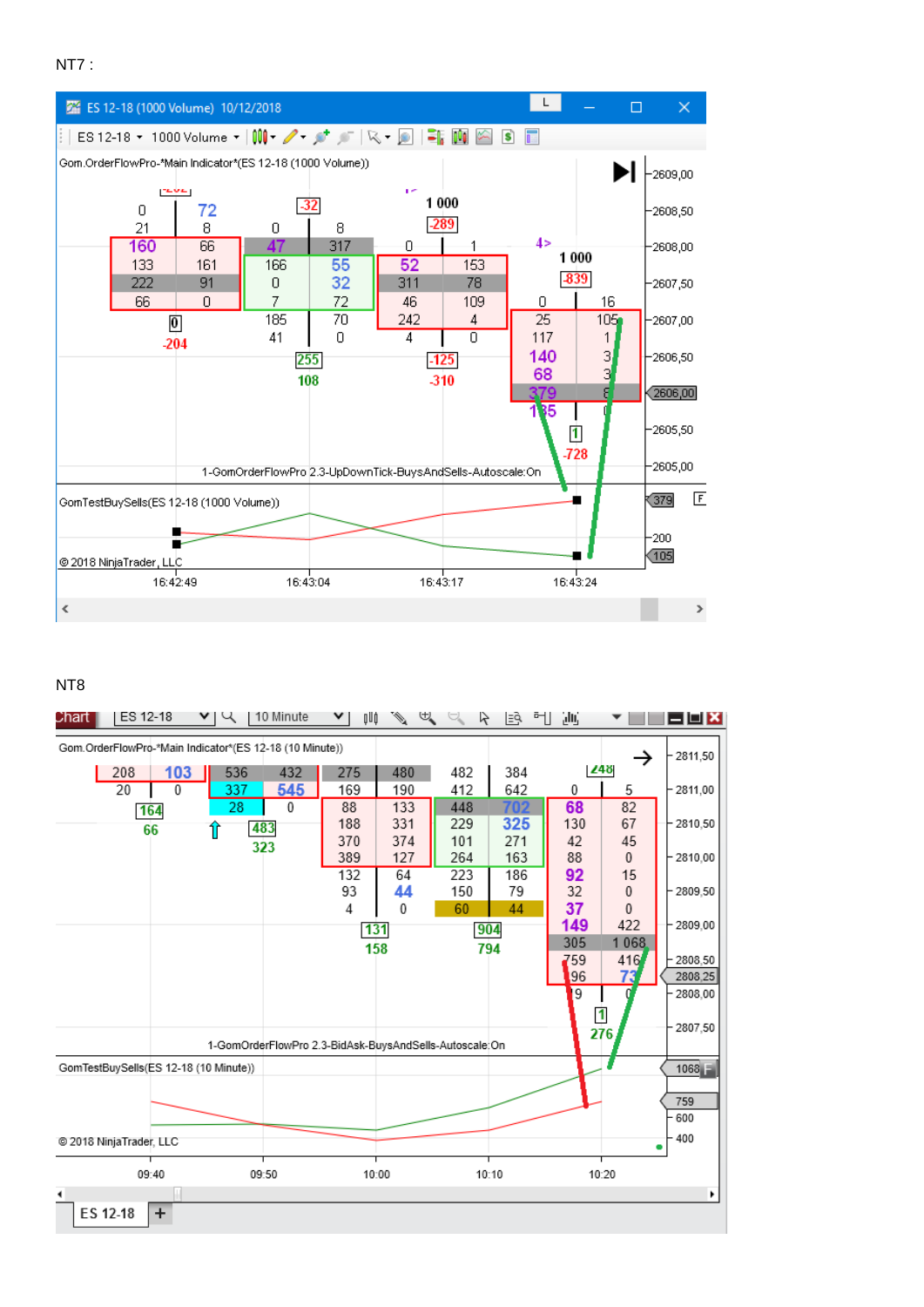# **GOMORDERFLOWPRO-CUSTOMUPDOWNSIGNALS (NINJATRADER ONLY)**

This indicator allows creating custom up/down signals using the OrderFloProValues exposed data. Standard NinjaTrader likes Open, High, Low, Close, Volume, Time can be used as well. No coding is required.

This indicator uses the flee expression evaluator to create custom classes on startup and provide native performance.

See<https://archive.codeplex.com/?p=flee> and<https://github.com/mparlak/Flee>

# ORDERFLOW SETTINGS

Same as OrderflowPro, see the relevant doc.

# GRAPHICAL SETTINGS

|  |                                   |       |          | <b>Graphical Settings</b> |  |  |  |
|--|-----------------------------------|-------|----------|---------------------------|--|--|--|
|  |                                   |       |          | Symbol Type               |  |  |  |
|  |                                   |       |          | Symbol Size               |  |  |  |
|  | $\boxminus$ 5. Graphical Settings |       |          | Shrink to Candle Width    |  |  |  |
|  | 01.Symbol Type                    | Arrow |          |                           |  |  |  |
|  | 02.Symbol Size                    | ĥ     |          | Price Offset in Pixels    |  |  |  |
|  | 03.Shrink to Candle VI $\sf True$ |       |          | Up Color                  |  |  |  |
|  | 04 Price Offset in Pixel 10       |       |          |                           |  |  |  |
|  | 05.Up Color                       |       | Green    | Down Color                |  |  |  |
|  | 06.Down Color                     |       | Red      | Outline Color             |  |  |  |
|  | 07.Outline Color                  |       | DarkGray |                           |  |  |  |
|  | 08. Opacity 0-255                 | 255   |          | Color Opacity (0-255)     |  |  |  |
|  |                                   |       |          |                           |  |  |  |

| Arrow                   |
|-------------------------|
| 6                       |
| $\overline{\mathbf{r}}$ |
| 10                      |
| Green                   |
| Red                     |
| DarkBlue                |
| 128                     |
|                         |

## **Symbol Type** : Arrow, Dot ,Diamond, Square, Triangle

Defines the symbol used to show the signals

## **Symbol Size :**

Size of the symbol

## **Shrink to Candle Width :**

When the candle size is < Symbol size, shrink it.

## **Price Offset in Pixels :**

Defines the offset from bar top/bottom to plot the symbol

#### **UpColor/DownColor/OutlineClour/Color Opacity**

Color and transparency of the symbol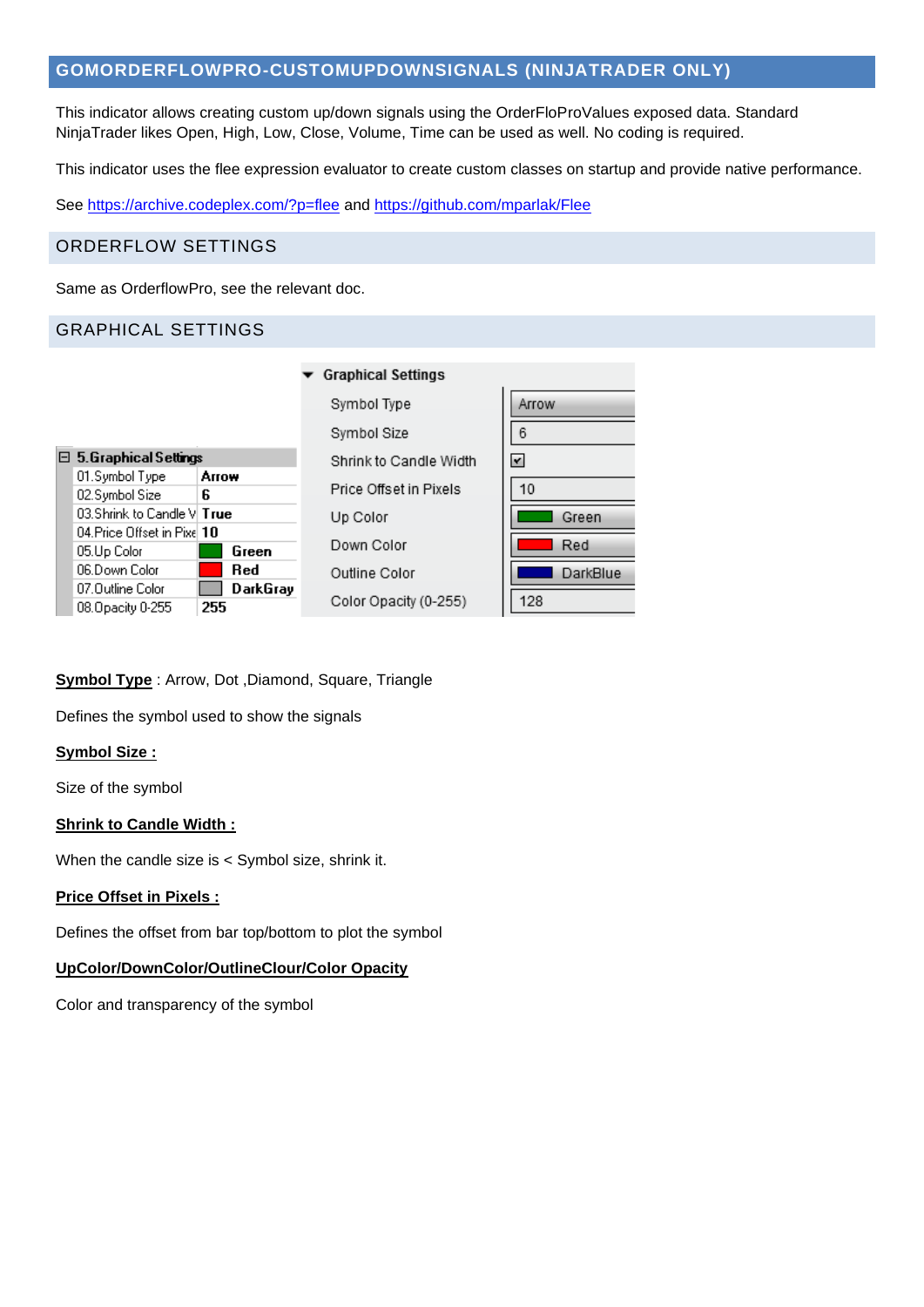

# SIGNAL SETTINGS

This is where are defined the formulas that define the signals.

Any exposed plot from GomOrderFlowProValues can be used , in addition to High,Low,Open, Close

For instance, the default settings show a delta divergence, formulas are :

**Up Formula** : Close[0] > Open[0] and Delta[0]<0

**Down Formula** : Close[0] < Open[0] and Delta[0]>0

**New in 2.3** : NinjaTrader indicators can be used as well, so SMA(Close,12)[0] is a valid formula

**New in 2.3** You can access the indicator's own previous values using CustomUpSignal[i] and CustomDownSignal[i]

You can check syntax examples on the provided flee web sites.

Math expressions can also be used, like Abs(Delta[0])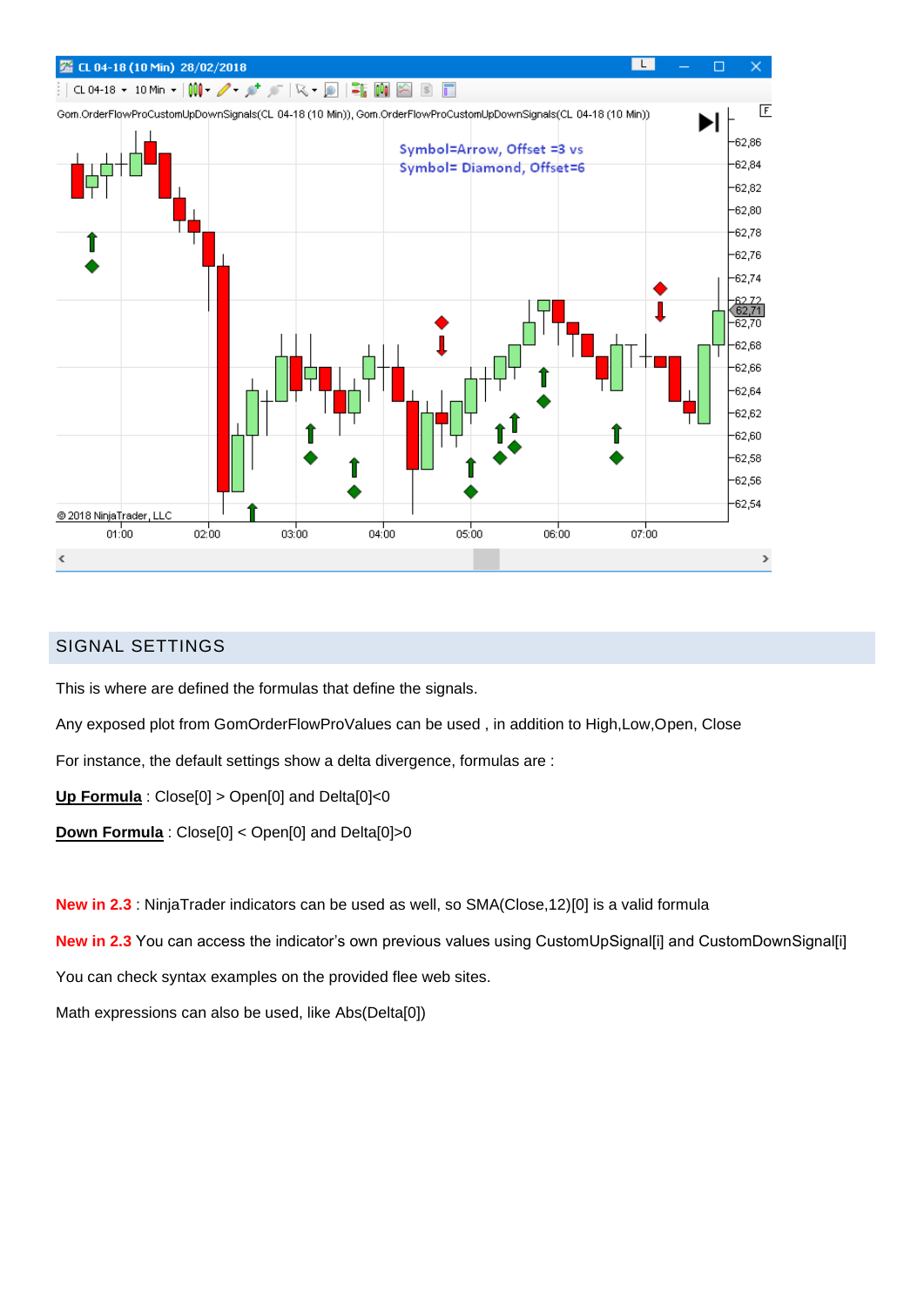